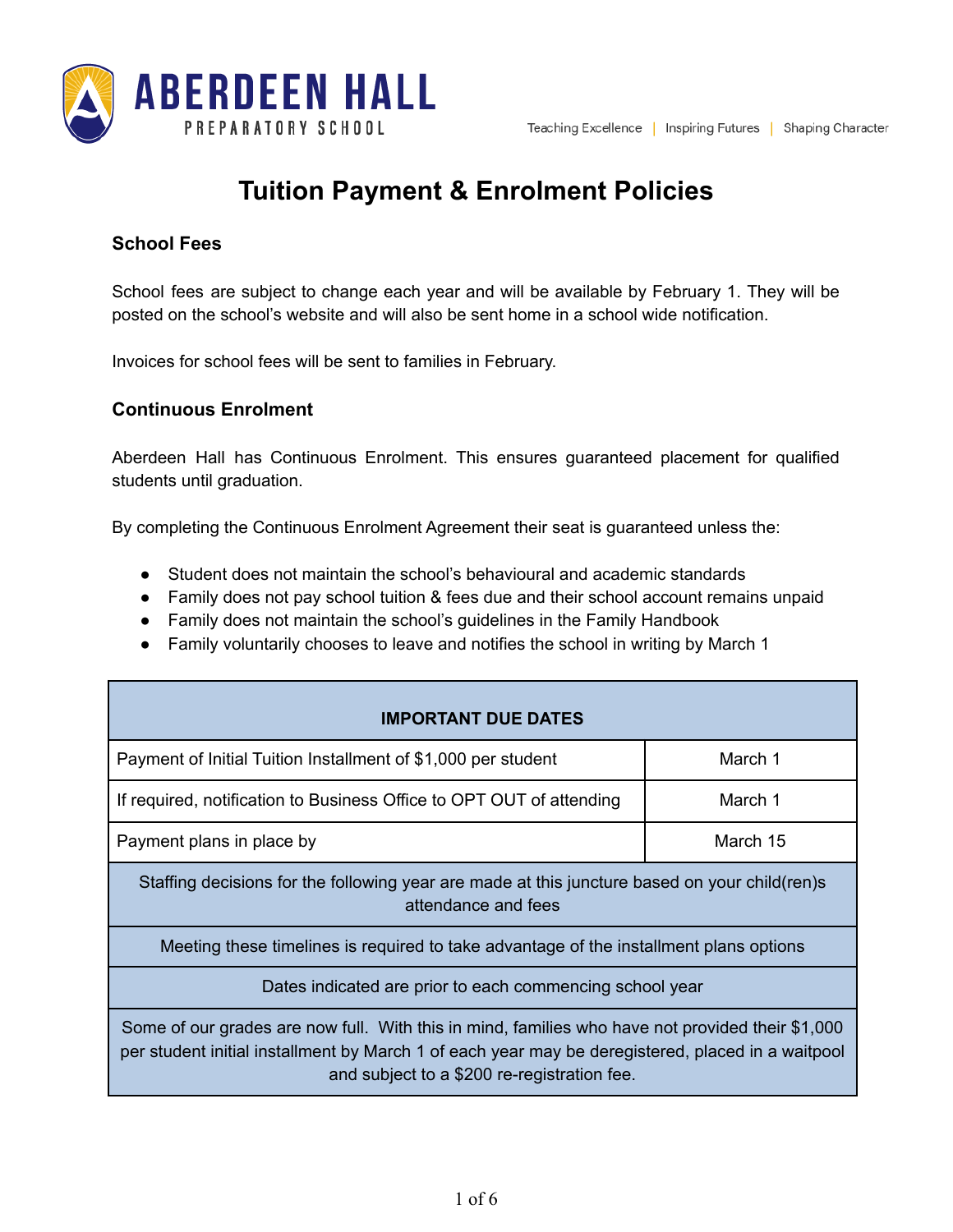#### **New Families**

- **New families** will be invoiced \$1,000 per student upon an offer being made from Admissions, which is required within 10 days. This payment will reduce your school fees for the following year and will be reflected on your school fee invoice upon completion of the continuous enrolment agreement.
- **New families** who provide initial payment more than 10 days after receiving the offer from Admissions will be placed in our waitpool.

#### **Preschool**

Preschool Program selection for the year is based on the offer made by Admissions for new families and will remain the same for current families, unless Admissions has reached out to you directly. Should you wish to change your preschool program type, please email [admissions@aberdeenhall.com](mailto:admissions@aberdeenhall.com) to inquire about availability. Program changes will be accommodated if possible but cannot be guaranteed.

| <b>PAYMENT PLANS</b>                                                                                                                                   |                                  |                       |  |  |
|--------------------------------------------------------------------------------------------------------------------------------------------------------|----------------------------------|-----------------------|--|--|
| <b>Plans</b>                                                                                                                                           | <b>DATES</b>                     | <b>FEES</b>           |  |  |
| Plan 1 - One Payment                                                                                                                                   | Pay in full by JUNE 1            | No additional fee     |  |  |
|                                                                                                                                                        | Pay in three installments        |                       |  |  |
| Plan 2 - Three Payments JJUN 1, SEP 1, DEC 1                                                                                                           |                                  | \$350 fee per student |  |  |
|                                                                                                                                                        | Pay in nine monthly installments |                       |  |  |
| Plan 3 - Nine Payments                                                                                                                                 | from APR 1 through DEC 1         | \$350 fee per student |  |  |
| All payment plans to be provided to the school by March 15                                                                                             |                                  |                       |  |  |
| Please note that the dates of above plans may change in subsequent years with notice<br>provided by the school when Tuition for each year is published |                                  |                       |  |  |
| Selected payment plans on your Continuous Enrolment Agreement will remain in place                                                                     |                                  |                       |  |  |
| for subsequent years unless the Business Office is notified otherwise via email at                                                                     |                                  |                       |  |  |
| accountsreceivable@aberdeenhall.com of your family's new choice.                                                                                       |                                  |                       |  |  |

#### **Payment Plans**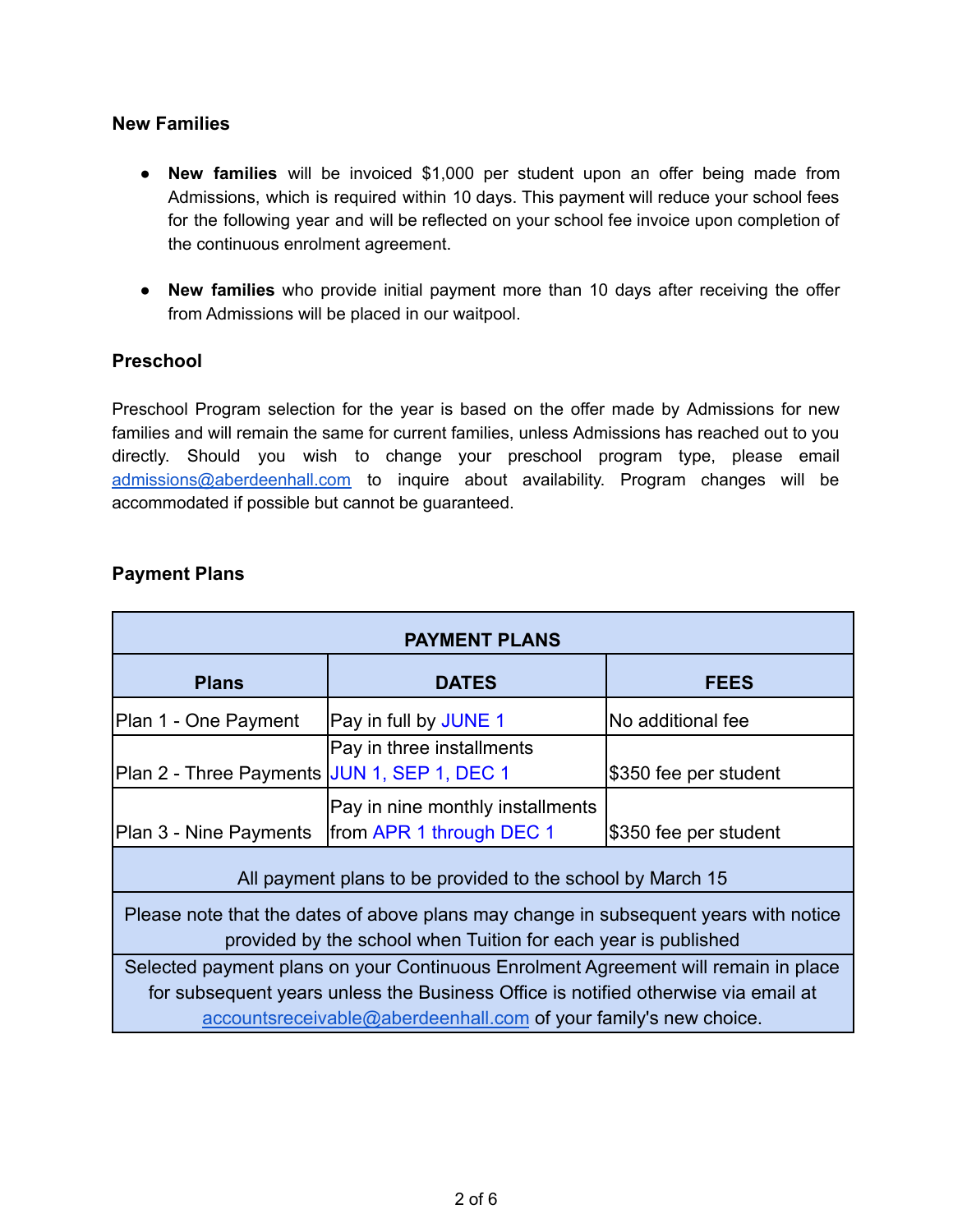# **Payment Methods**

| <b>PAYMENT METHODS</b>                                                                                                                                                        |                                                                                                         |                   |  |
|-------------------------------------------------------------------------------------------------------------------------------------------------------------------------------|---------------------------------------------------------------------------------------------------------|-------------------|--|
| <b>Methods</b>                                                                                                                                                                | <b>DATES</b>                                                                                            | <b>FEES</b>       |  |
| <b>Payment by Cheques</b>                                                                                                                                                     | Dated as per plan chosen &<br>provided to school office by<br>March15                                   | No additional fee |  |
|                                                                                                                                                                               | Scheduled as per plan chosen and<br>processed without further notice on<br>dates indicated. Banking     |                   |  |
| <b>Pre Authorized Debit</b>                                                                                                                                                   | information to be provided to the<br>school by March 15                                                 | No additional fee |  |
|                                                                                                                                                                               | Credit card details provided to<br>school for full payment or Jun 1<br>payment                          | No additional fee |  |
|                                                                                                                                                                               | Scheduled as per plan chosen and<br>processed without further notice on<br>dates indicated. Credit card |                   |  |
| <b>Credit Card</b>                                                                                                                                                            | information provided to school by<br>March 15                                                           | \$300 per student |  |
| All payment methods to be provided to the school by March 15                                                                                                                  |                                                                                                         |                   |  |
| Payment Methods not in place by March 15 will be contacted by the Business Office as<br>their account will be considered in arrears and outside of the school Payment Policy. |                                                                                                         |                   |  |

A \$50.00 fee will be charged for any returned payment.

# **Payment Method 1: By Cheque**

To be received at the school office by March 15, post dated to payment due date(s). Please provide students full name with payment.

# **Payment Method 2: By Pre-authorized Debit**

Completed PAD form and void cheque to be emailed to the Business Office at [accountsreceivable@aberdeenhall.com](mailto:accountsreceivable@aberdeenhall.com) by March 15 Please provide students full name with payment.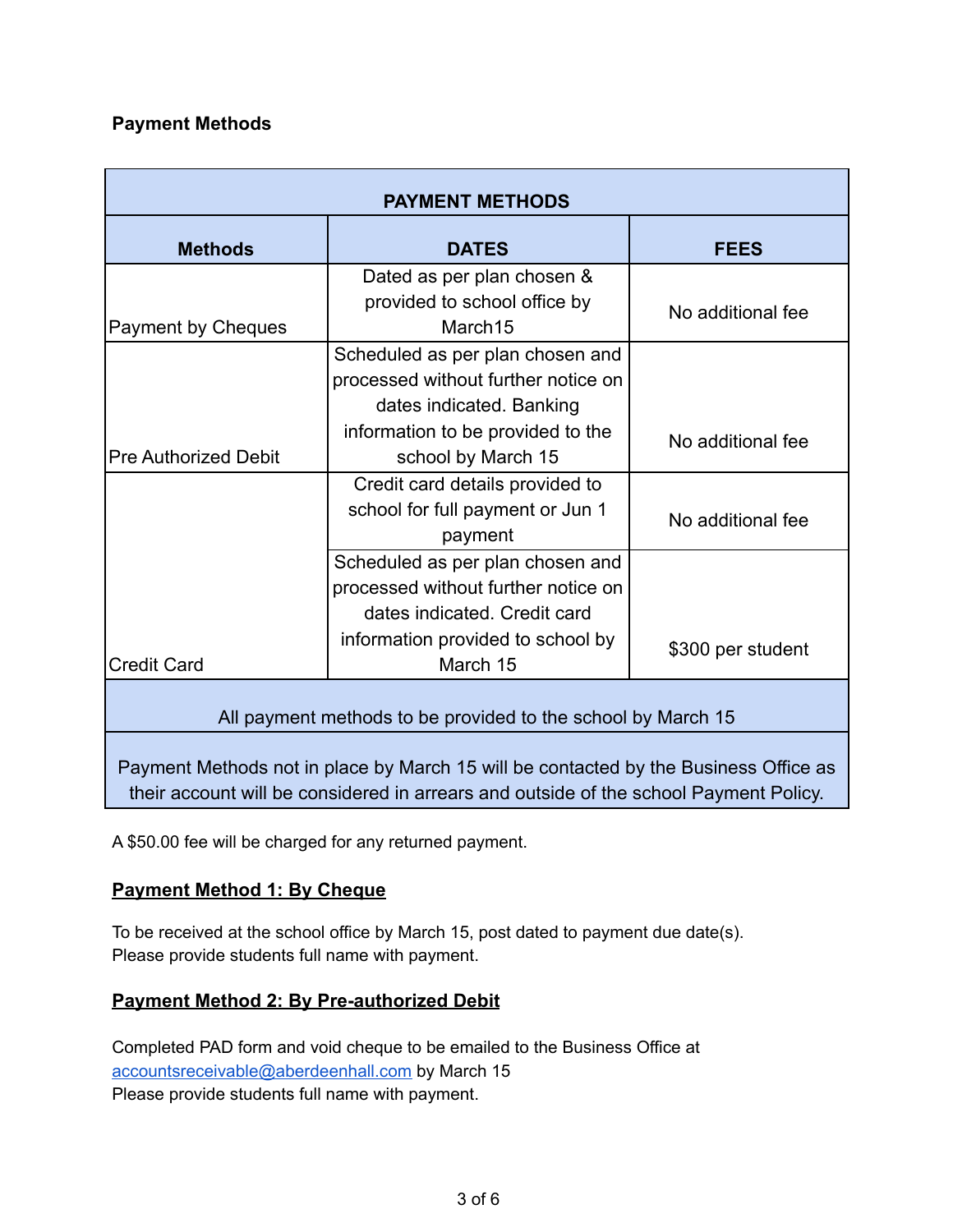# **Payment Method 3: By Credit Card**

No administration fee applied for Plan 1 pay in full by June 1.

A \$300 Administration fee per student for Plans 2 and 3 will be applied Please provide students full name with payment.

#### **Payment Method 4: By Wire Transfer or Money Order/Bank Draft**

This option is only available for family's choosing to pay by one payment in full by March 15.

Please email [accountsreceivable@aberdeenhall.com](mailto:accountsreceivable@aberdeenhall.com) requesting the current year wire information or Pre-authorized debit forms prior to sending your payment.

#### **Payment Plans**

Please note that Aberdeen Hall works hard to partner with our families and in order to provide these payment plans are required to have the payment plans in place by the specified date.

We understand that each family situation is unique; however, in order to maintain low administration costs, our payment policy provides for one payment option per family. Please confirm your payment plans among all guardians prior to completing your agreement.

# **Opting Out by March 1**

Situations can change and we understand that. Communication is key. We simply ask that if your family chooses to leave at the end of the school year to follow a different path that you advise our Business Office in writing prior to March 1 as indicated on the agreement.

You are welcome to email [accountsreceivable@aberdeenhall.com](mailto:accountsreceivable@aberdeenhall.com)

If you notify the Business Office in writing prior to March 1 that your family will be opting out of the coming year:

- The school fee invoice will be removed from your account, and
- Our Admissions Office will be notified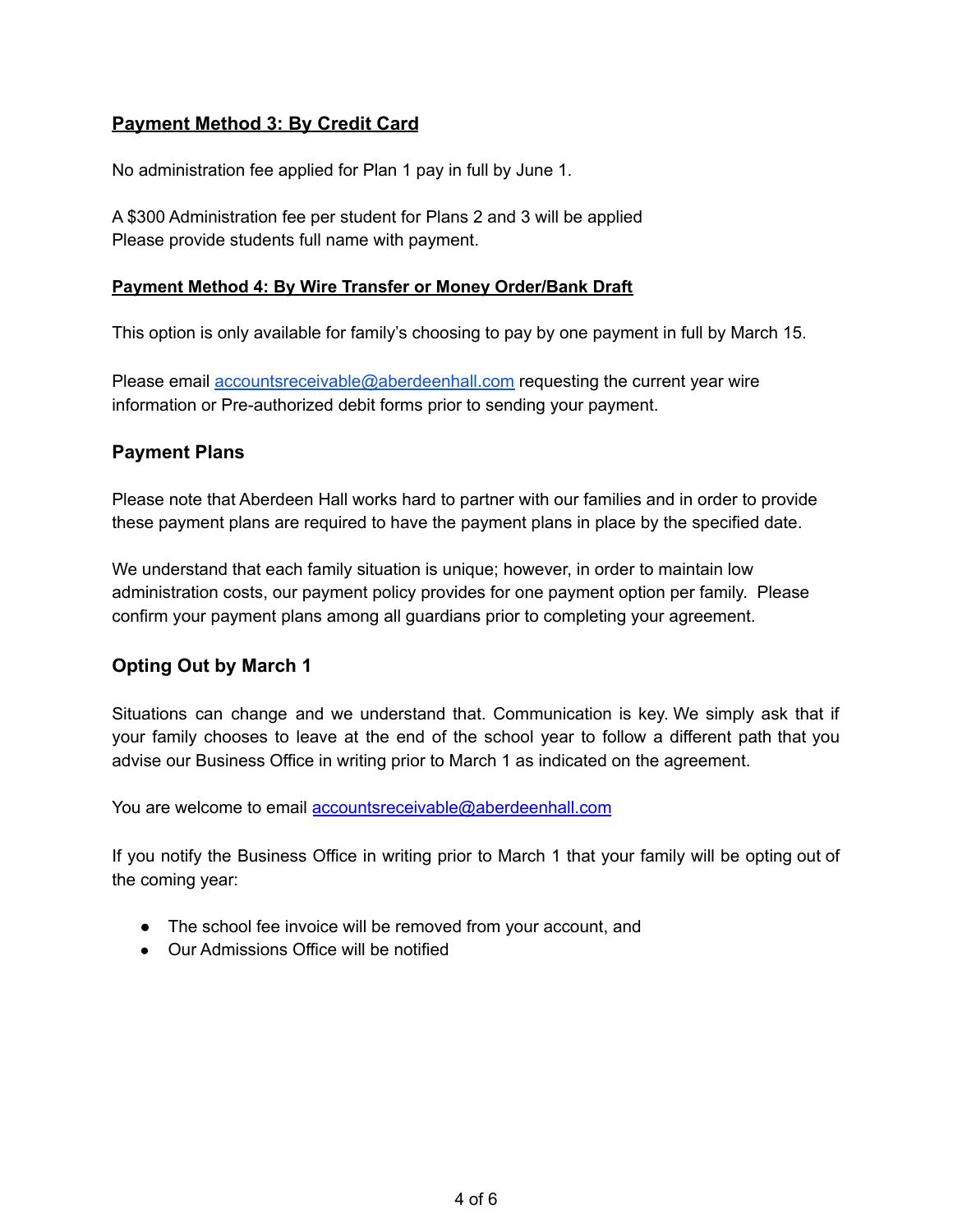## **Non-Refundable Tuition after March 1**

Our tuition is non-refundable because Aberdeen Hall incurs operating expenses on a continuous basis throughout the year. When a student is enrolled, a seat is reserved for the full school year. For this reason students enrolled are considered to be attending each year unless the school is notified by the withdrawal deadline of March 1 by email.

Please note that after March 1 the school makes staffing decisions based on the enrollment for the following school year and with your family's commitment of full tuition for next year in mind. We are also budgeted to receive an additional several thousand dollars per student in provincial grant funding.

In the education sector, schools provide faculty with an annual commitment. It is for this reason that many independent schools collect the full tuition amounts for all students, with no exceptions. This policy is in place to ensure that the current year tuition will cover the costs of the current year salaries and expenses.

In situations where there are extenuating circumstances, families are welcome to provide a letter that would help the school understand the challenges being encountered and to request a review of their account from the Financial Assistance Committee.

Mid-year withdrawals need to be provided in writing to the school. Please note that the students' seats are no longer secured once notice is given.

#### **Outstanding Tuition Accounts**

If any student fees remain unpaid at the end and/or beginning of any term, as outlined in the fee schedule, the student will not be allowed to return to or begin classes until the account has been brought up to date. Statements are emailed to families and are due upon receipt unless otherwise specified. In the event that an account remains unpaid at the end of the current school year, the student will not be permitted to return to Aberdeen Hall for the following school year until the account is fully paid plus interest based on 5% per annum interest rate.

#### **Financial Assistance (available for students enrolled in K-12)**

Financial assistance is available through the school for qualifying families. Please contact the school's Controller at [financialassitance@aberdeenhall.com](mailto:financialassitance@aberdeenhall.com) for more information.